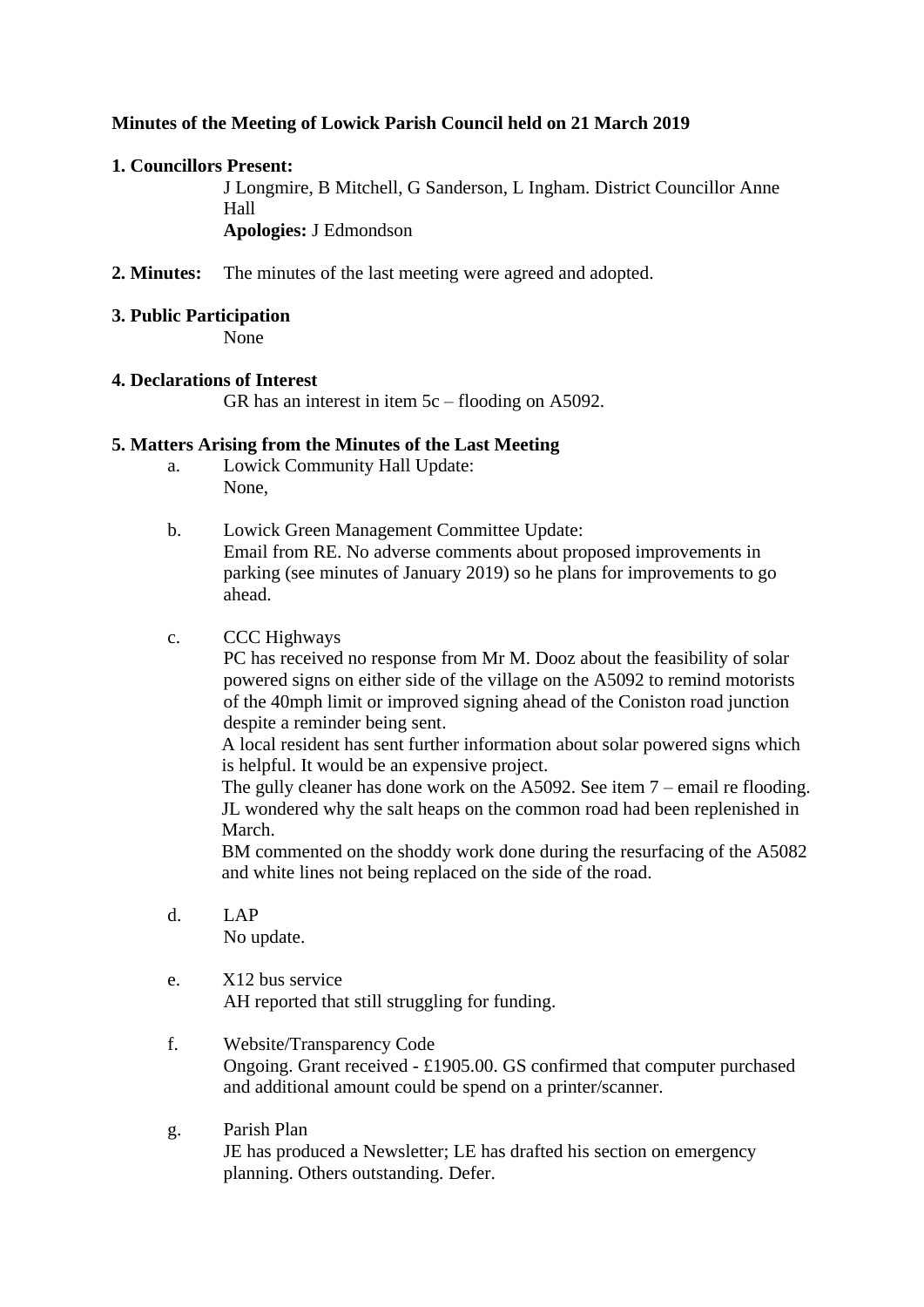#### h. Lengthsman

Been working up the common road, clearing out some drains. Will attend to the dirty signs on the A5092.

## **2121 Finance**

| a. | <b>General Items</b>                      |            |
|----|-------------------------------------------|------------|
|    | Barclays 21/03/2019                       | £5891.99   |
|    | Reimburse G Sanderson - computer          | £ 431.67   |
|    | Reimburse Clerk - Data protection renewal | £ $40.00$  |
|    | Pay Clerk - Annual salary                 | £ $837.60$ |
|    | Pay NW Air Ambulance donation             | 50.00<br>£ |
|    | Pay Great North Air Ambulance donation    | 50.00<br>£ |
|    |                                           |            |

- **b.** Letter to Barclays Bank to authorise PAYE to HMRC £ 209.40
- **c.** Cash Flow circulated
- d. Councillors agreed that Risk Assessment was acceptable for y/e 2019

### **7. Correspondence**

Clerks and Councils Direct; Letter from local resident re solar power sign costings; Bus timetables. NW Air Ambulance – request for donation Emails circulated: Freedom of Information Act – to be clarified; blockage on River Crake – cleared; Flooding on A5092 –drains cleared but flooding will continue to be a problem because road needs digging up to retrieve equipment that has been lost. Planning applications: Green View, Lowick Green – decision outstanding. Esps Farm. Application approved with conditions. Nettleslack Farm – no decision.

Hunda Hall – agricultural polytunnel. Advice only.

Red Lion – change of conditions. No objections.

Lowick Farm House – decision outstanding.

#### **8. Complaints**

None received

#### **9. External Meetings**

GS attended SBP. Drop in session suggested for 19/06. Clerk to book LCH and invite other parishes.

## **10 Bus Shelter Maintenance**

BM to inspect again. May be suitable to request Lengthsman to undertake work. Defer.